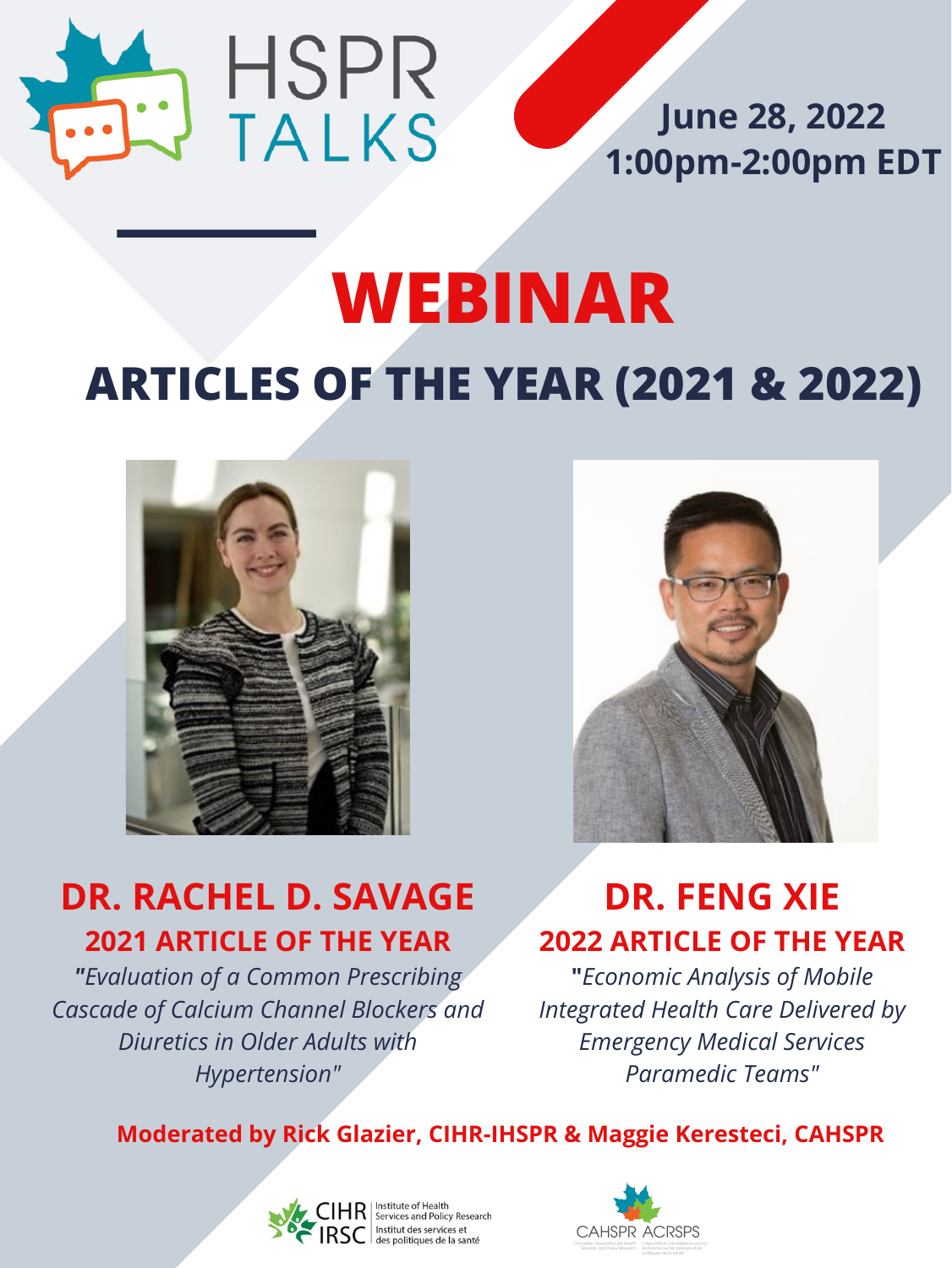

# **AGENDA**

**13:15-13:35**

**13:00-13:15 Opening remarks and Introductions** *Dr. Rick Glazier and Ms. Maggie Keresteci*

> **AOTY 2021: "Evaluation of a common prescribing cascade of calcium channel blockers and diuretics in older adults with hypertension"** *Presented by Dr. Rachel Savage*

**Audience Q&A**

*Moderated by Dr. Rick Glazier*

**13:35-13:55 AOTY 2022: "Economic analysis of mobile integrated health care delivered by emergency medical services paramedic teams"** *Presented by Dr. Feng Xie*

> **Audience Q&A** *Moderated by Ms. Maggie Keresteci*

**13:55-14:00 Closing Remarks** *Dr. Rick Glazier*



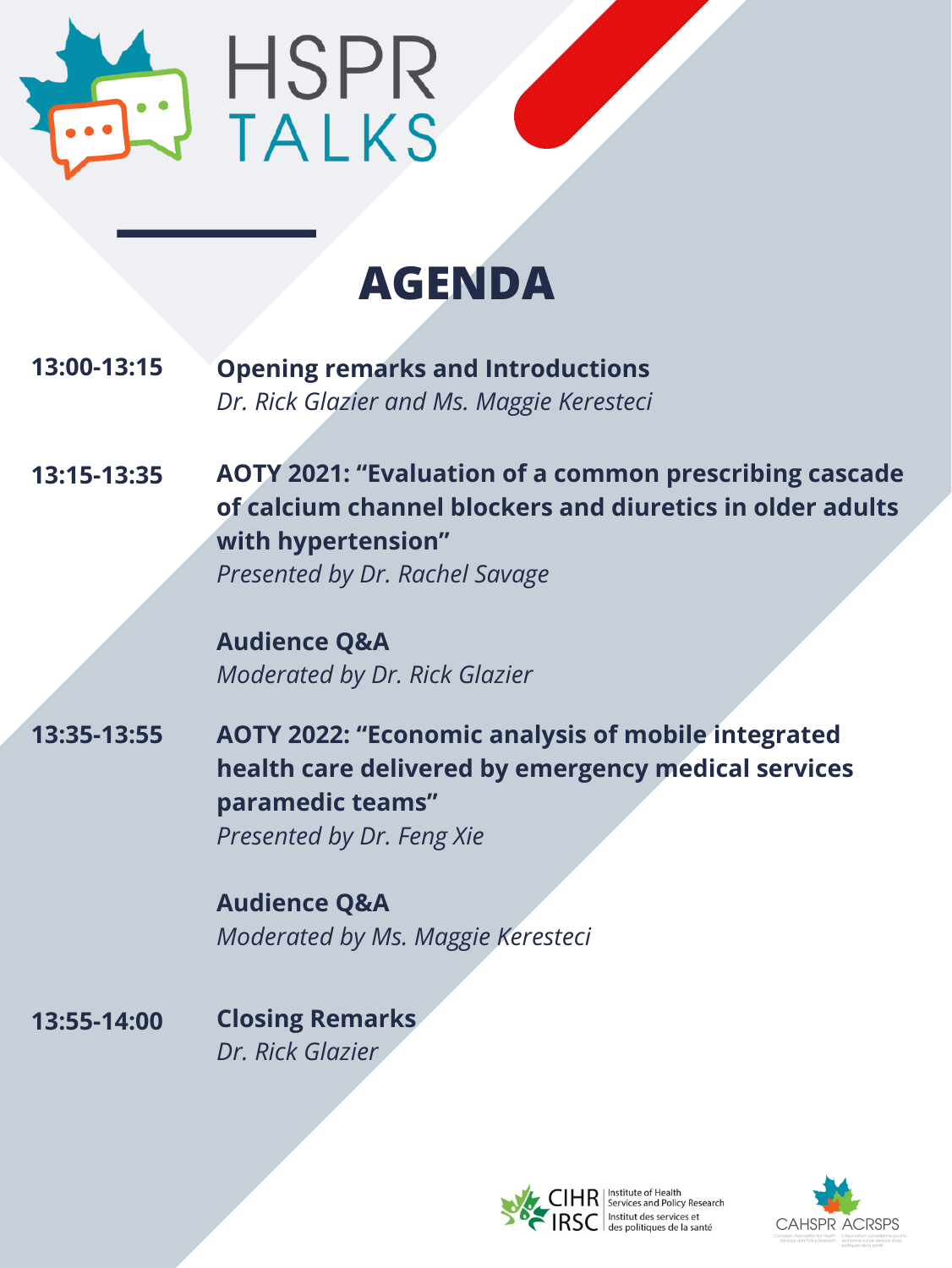

# **ABOUT THE SPEAKERS**







#### **2021 ARTICLE OF THE YEAR**

**DR. FENG XIE**

#### **2022 ARTICLE OF THE YEAR**

Rachel Savage, PhD is a Scientist at Women's Age Lab and Women's College Research Institute, Women's College Hospital, an Adjunct Scientist at ICES, and an Assistant Professor at the Institute of Health Policy, Management and Evaluation, University of Toronto. At Women's Age Lab, Dr. Savage leads research focused on promoting social connectedness in older adults and supporting aging in place. She is the principal investigator of a national study, funded by the Canadian Institutes of Health Research, that evaluates how loneliness in older adults impacts the health system. She also collaborates on research that aims to optimize drug treatments in older adults.

Dr. Feng Xie is Professor in the Department of Health Research Methods, Evidence, and Impact (formerly Clinical Epidemiology and Biostatistics) and Centre for Health Economics and Policy Analysis (CHEPA) at McMaster University. His research interests include health technology assessment (HTA), economic evaluations, patient-reported outcome measures, and health utility measures. Dr. Xie has been leading numerous HTAs and economic evaluations to support Canadian federal and provincial reimbursement decision making. Dr. Xie is currently an associate editor of Medical Decision Making. Dr. Xie was a recipient of CIHR New Investigator Award and the Career Scientist Award from Ontario Ministry of Health and Long-Term Care.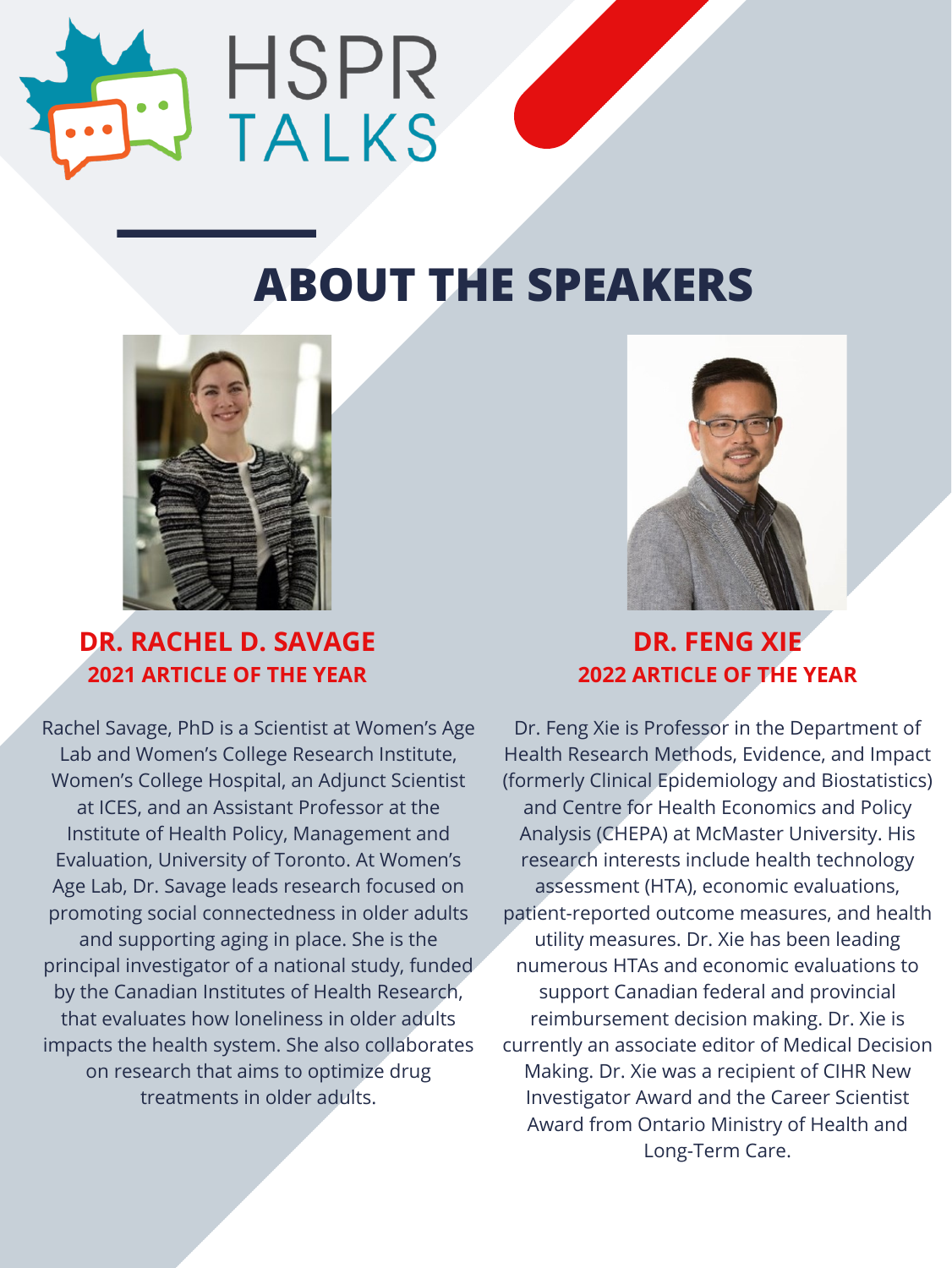

# **ABOUT THE MODERATORS**





#### **RICK GLAZIER SCIENTIFIC DIRECTOR, CIHR-IHSPR**

#### **MAGGIE KERESTECI EXECUTIVE DIRECTOR, CAHSPR**

Dr. Rick Glazier is Scientific Director of the Institute of Health Services and Policy Research at the Canadian Institutes of Health Research (CIHR) and a Senior Core Scientist at ICES. He is also a staff family physician at St. Michael's Hospital in Toronto and a Scientist in its Centre for Urban Health Solutions, a Professor at the University of Toronto in the Department of Family and Community Medicine, Faculty of Medicine, and Dalla Lana School of Public Health. His research interests include evaluating health system transformation, primary care health services delivery models, health of disadvantaged populations, management of chronic conditions, and population-based and geographic methods for improving equity in health.

Maggie Keresteci is the Executive Director at CAHSPR. After leadership roles at the Canadian Institute for Health Information and the Canadian Partnership Against Cancer Maggie went on to provide senior leadership for health system programs and knowledge translation at the Ontario Medical Association, where she was also responsible for engagement of a diverse membership of 30,000 physicians. She is an active participant in many provincial and pan-Canadian advisory panels, providing strategic advice on achieving integration in the health system, including insights about the importance of patient, caregiver and family partnership in research, co-design of care and clinical interactions. She is the essential caregiver to two family members and is also a Board director with Emily's House, Toronto's only paediatric hospice.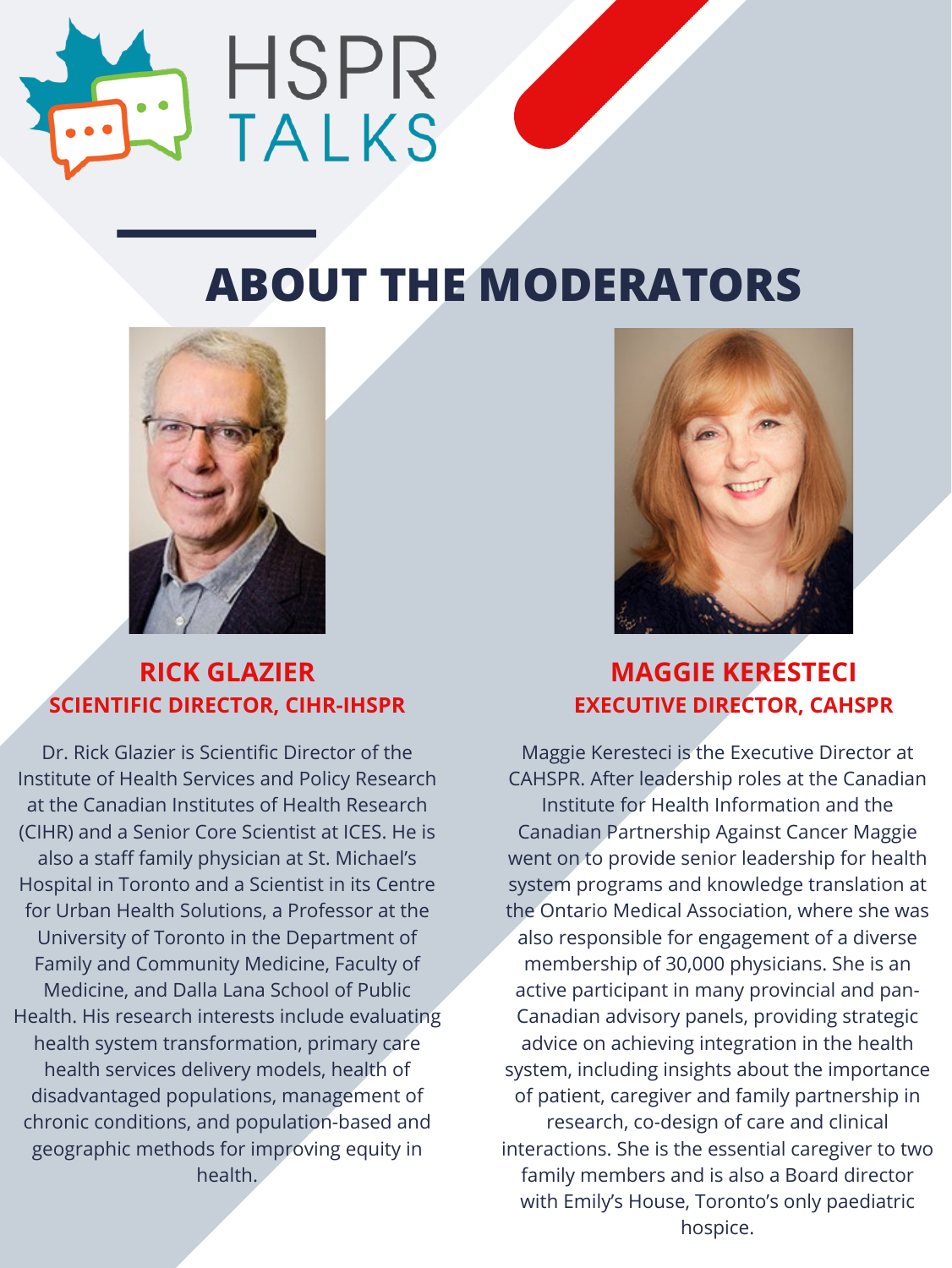

## **ABSTRACT: 2021 ARTICLE OF THE YEAR**

#### **[EVALUATION OF A COMMON PRESCRIBING CASCADE OF CALCIUM CHANNEL BLOCKERS AND](https://jamanetwork.com/journals/jamainternalmedicine/fullarticle/2761272#:~:text=Findings%20In%20a%20population%2Dbased,n%20%3D%20231%20439)%20who%20began) DIURETICS IN OLDER ADULTS WITH HYPERTENSION**

Rachel D. Savage RD, Jessica D. Visentin, Susan E. Bronskill, Xuesong Wang, Andrea Gruneir, Vasily Giannakeas, Jun Guan, Kenneth Lam, Miles J. Luke, Stephanie H. Read, Nathan M. Stall, Wei Wu, Lynn Zhu, Paula A. Rochon, Lisa M. McCarthy.

**Importance:** Calcium channel blockers (CCBs) are commonly prescribed agents for hypertension that can cause peripheral edema. A prescribing cascade occurs when the edema is misinterpreted as a new medical condition and a diuretic is subsequently prescribed to treat the edema. The extent to which this prescribing cascade occurs at a population level is not well understood.

Objective: To measure the association between being newly dispensed a CCB and subsequent dispensing of a loop diuretic in *older adults with hypertension.*

Design, Setting, and Participants: A population-based cohort study was performed using linked health administrative databases of community-dwelling adults 66 years or older with hypertension and new prescription drug claims from September 30, 2011, to September 30, 2016, in Ontario, Canada. The dates of analysis were September 1, 2018, to May 30, 2019.

Exposures: Individuals who were newly dispensed a CCB were compared with the following 2 groups: (1) individuals who were newly dispensed an angiotensin-converting enzyme inhibitor or angiotensin II receptor blocker and (2) individuals who were newly *dispensed an unrelated medication.*

Main Outcomes and Measures: Hazard ratios (HRs) with 95% CIs were estimated for individuals who were dispensed a loop *diuretic within 90 days of follow-up using Cox proportional hazards regression models.*

Results: The cohort included 41 086 older adults ( $\geq 66$  years) with hypertension who were newly dispensed a CCB, 66 494 individuals who were newly dispensed another antihypertensive medication, and 231 439 individuals who were newly dispensed an unrelated medication. At index (ie, the dispensing date), the mean (SD) age was 74.5 (6.9) years, and 191 685 (56.5%) were women. Individuals who were newly dispensed a CCB had a higher cumulative incidence at 90 days of being dispensed a loop diuretic than individuals in both control groups (1.4% vs 0.7% and 0.5%, P < .001). After adjustment, individuals who were newly dispensed a CCB had increased relative rates of being dispensed a loop diuretic compared with individuals who were newly dispensed an angiotensin-converting enzyme inhibitor or angiotensin II receptor blocker (HR, 1.68; 95% CI, 1.38-2.05 in the first 30 days after index [days 1-30]; 2.26; 95% Cl, 1.76-2.92 in the subsequent 30 days [days 31-60]; and 2.40; 95% Cl, 1.84-3.13 in the third month of follow-up [days 61-90]) and individuals who were newly dispensed unrelated medications (HR, 2.51; 95% CI, 2.13-2.96 for 1-30 days after index; 2.99; 95% CI, 2.43-3.69 for 31-60 days after index; and 3.89; 95% CI, 3.11-4.87 for 61-90 days after index). This association persisted, although slightly attenuated, from 90 days to up to 1 year of follow-up and when restricted to a subgroup of *individuals who were newly dispensed amlodipine.*

**Conclusions and Relevance:** Many older adults with hypertension who are newly dispensed a CCB subsequently receive a loop diuretic. Given how widely CCBs are prescribed, interventions are needed to raise clinicians' awareness of this common prescribing *cascade to reduce the prescribing of potentially unnecessary medications that may cause harm.*

Citation: Savage RD, Visentin JD, Bronskill SE, et al. Evaluation of a Common Prescribing Cascade of Calcium Channel Blockers and *Diuretics in Older Adults With Hypertension. JAMA Intern Med. 2020;180(5):643–651. doi:10.1001/jamainternmed.2019.7087*